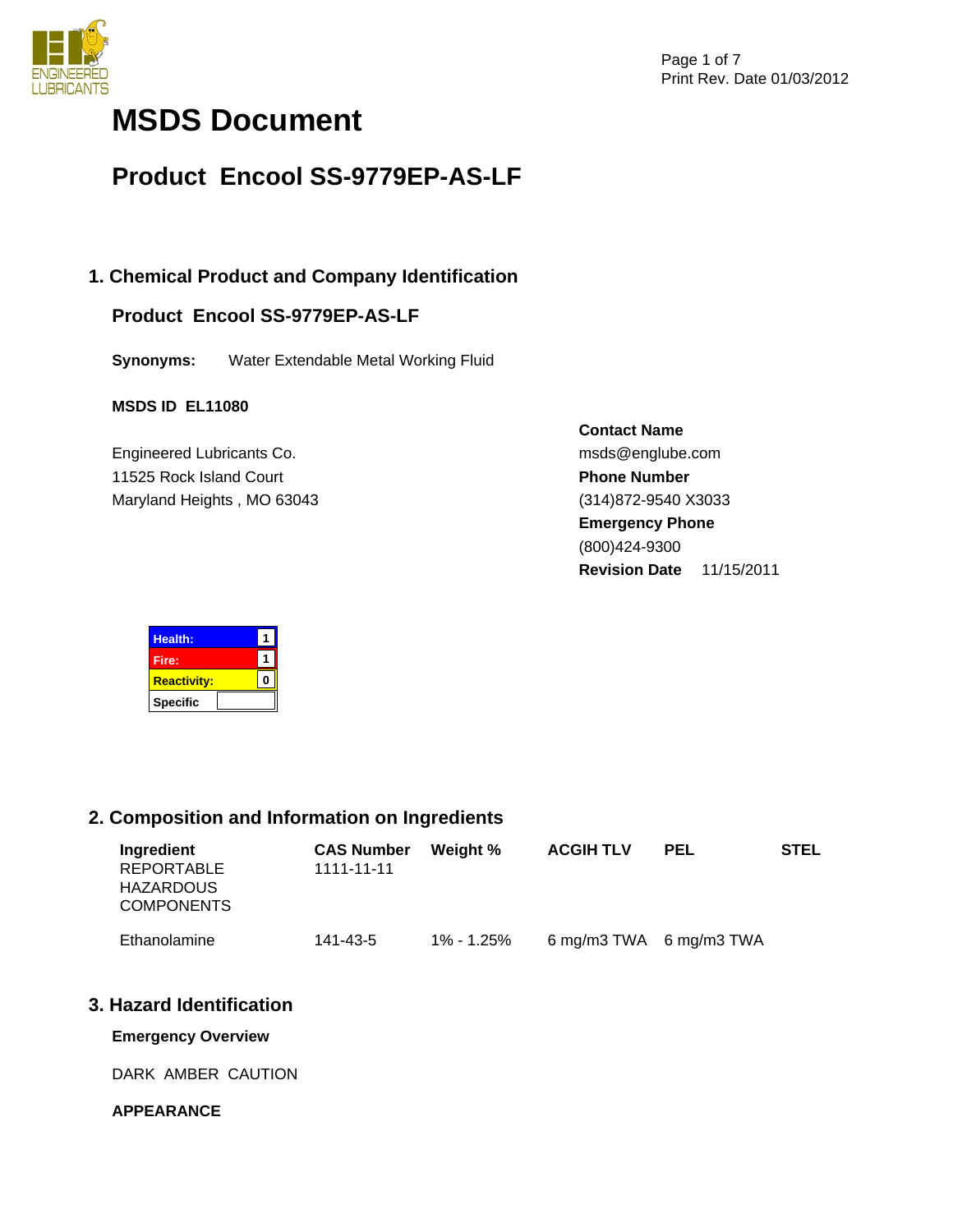

Page 2 of 7 Print Rev. Date 01/03/2012 MSDS ID EL11080 Encool SS-9779EP-AS-LF

LIQUID.

# **PHYSICAL HAZARDS**

None expected.

#### **HEALTH HAZARDS**

#### **Potential Health Effects**

**Eye** 

Moderately irritating to the eyes. May cause corneal injury.

#### **Skin**

Moderately irritating to the skin.

May cause sensitization.

#### **Inhalation**

Mist or vapors may cause irritation of mucous membranes and upper respiratory tract.

#### **Ingestion**

Harmful if swallowed. May cause gastrointestinal irritation, nausea, vomiting, and diarrhea.

In normal industrial use ingestion is not considered a probable route of exposure.

# **4. First Aid Information**

#### **Eye**

Immediately flush with plenty of water. After initial flushing, remove any contact lenses and continue flushing for at least 15 minutes. Have eyes examined and tested by medical personnel.

#### **Skin**

Immediately wash skin with soap and plenty of water. Remove contaminated clothing. Get medical attention if symptoms occur. Wash clothing before reuse.

#### **Ingestion**

If swallowed, do NOT induce vomiting. Call a physician or poison control center immediately. Never give anything by mouth to an unconscious person.

#### **Inhalation**

If breathing is difficult move to fresh air. Call a physician if symptoms develop or persist.

# **5. Fire Fighting Measures**

**Flash Point** N.D.- H2O Based

# **Flammable Properties**

If water evaporates residual material will burn.

#### **Extinguishing Media**

Use water spray, regular foam, dry chemical, carbon dioxide.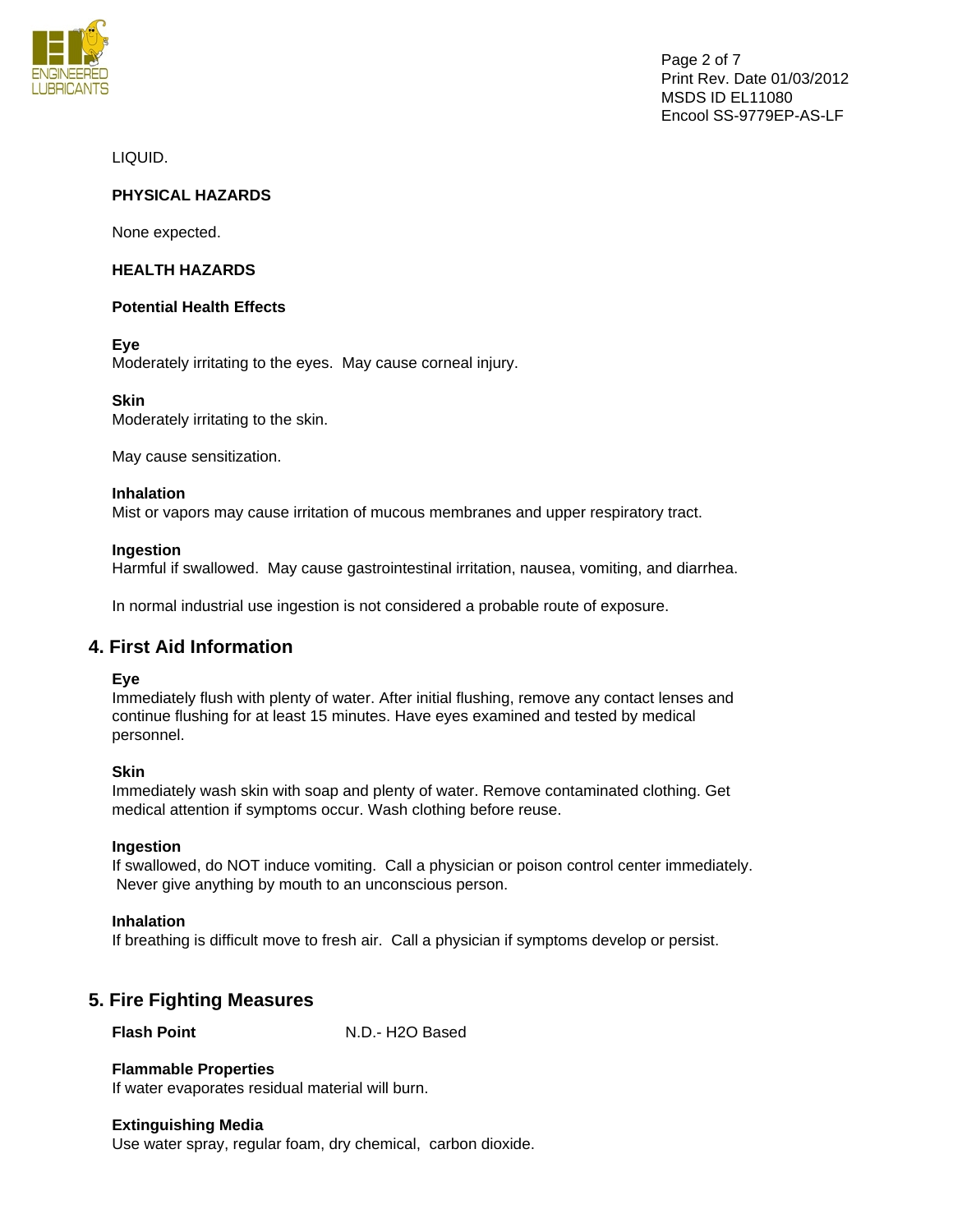

#### **Hazardous Combustion Products**

Carbon monoxide, carbon dioxide, ammonia and formaldehyde

# **PRECAUTIONS FOR FIRE-FIGHTING**

#### **Fire fighting instructions**

As in any fire, wear self-contained breathing apparatus pressure-demand, MSHA/NIOSH (approved or equivalent) and full protective gear. Prevent runoff from fire control or dilution from entering streams, sewers, or drinking supply.

# **6. Accidental Release Measures**

#### **Personal Precautions**

Avoid contact with skin, eyes, and clothing.

### **METHODS FOR CONTAINMENT AND CLEAN UP**

#### **Containment**

Stop the flow of material, if this can be done without risk. Dike the spilled material, where this is possible.

#### **Clean-up**

Absorb spill with inert material (e.g., dry sand or earth), then place in a chemical waste container.

# **7. Handling and Storage**

# **SAFE HANDLING**

#### **Handling**

Avoid breathing (dust, vapor, mist, gas). Wash thoroughly after handling.

# **SAFE STORAGE**

#### **Storage**

Store in a cool dry place. Store in a tightly closed container. Keep container closed when not in use.

# **8. Exposure Controls and Personal Protection**

# **EXPOSURE LIMITS**

#### **OIL MIST**

OSHA PEL: MIST 5 MG/M3 8 HRS; ACGIH TLV: MIST 5 MG/M3 8 HRS

# **141-43-5; Ethanolamine**

ACGIH TLV: TWA 6 mg/m3; OSHA PEL: TWA 6 mg/m3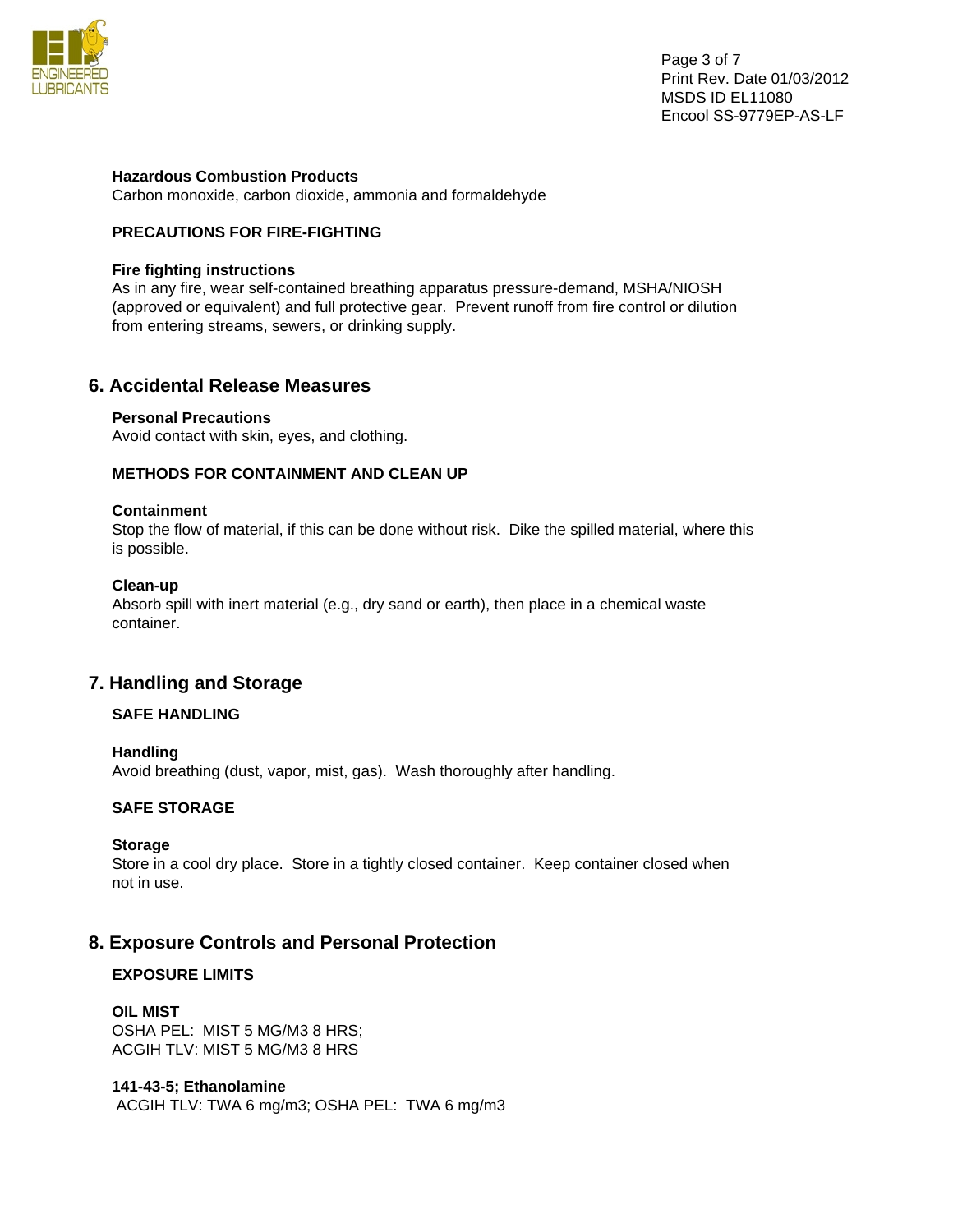

### **PERSONAL PROTECTION**

### **Eyes**

Wear tight fitting safety goggles (splash goggles).

#### **Hand Protection**

Wear impervious gloves.

#### **Respirators**

Wear the following respiratory protection if exposure limits may be exceeded: Wear a NIOSHcertified (or equivalent) respirator as necessary.

#### **Engineering controls**

Good general ventilation should be sufficient to control airborne levels.

#### **Specific Hygeine Measures**

Always observe good personal hygiene measures, such as washing after handling the material before eating, drinking, and/or smoking. Routinely wash work clothing and protective equipment to remove contaminants. Discard contaminated clothing and footwear that cannot be cleaned. Practice good housekeeping.

# **9. Physical and Chemical Properties**

| <b>Physical State</b>      | <b>LIQUID</b>               |
|----------------------------|-----------------------------|
| <b>Specific Gravity</b>    | 1.014                       |
| Density Ibs/Gal.           | 8.442                       |
| Color/Appearance           | <b>TURQUOISE BLUE</b>       |
| Odor                       | Mild                        |
| рH                         | 9.3~10% in aqueous solution |
| <b>Boiling/Cond. Point</b> | ~212 F                      |
| <b>Solubility</b>          | SOLUBLE IN H2O              |
| VOC %                      | 3.4% E1868 (110 min @ 81C)  |
| <b>Molecular Formula</b>   | Not determined              |
| <b>Viscosity</b>           | 69.02 cSt @ 100F            |

# **10. Stability and Reactivity**

#### **REACTIVITY**

None expected.

**Stability**  Material is stable under normal conditions.

#### **HAZARDOUS REACTIONS**

None expected.

#### **Hazardous Reactions**

Hazardous polymerization will not occur.

#### **Incompatible Materials**

Strong oxidizers. Strong acids. Strong bases.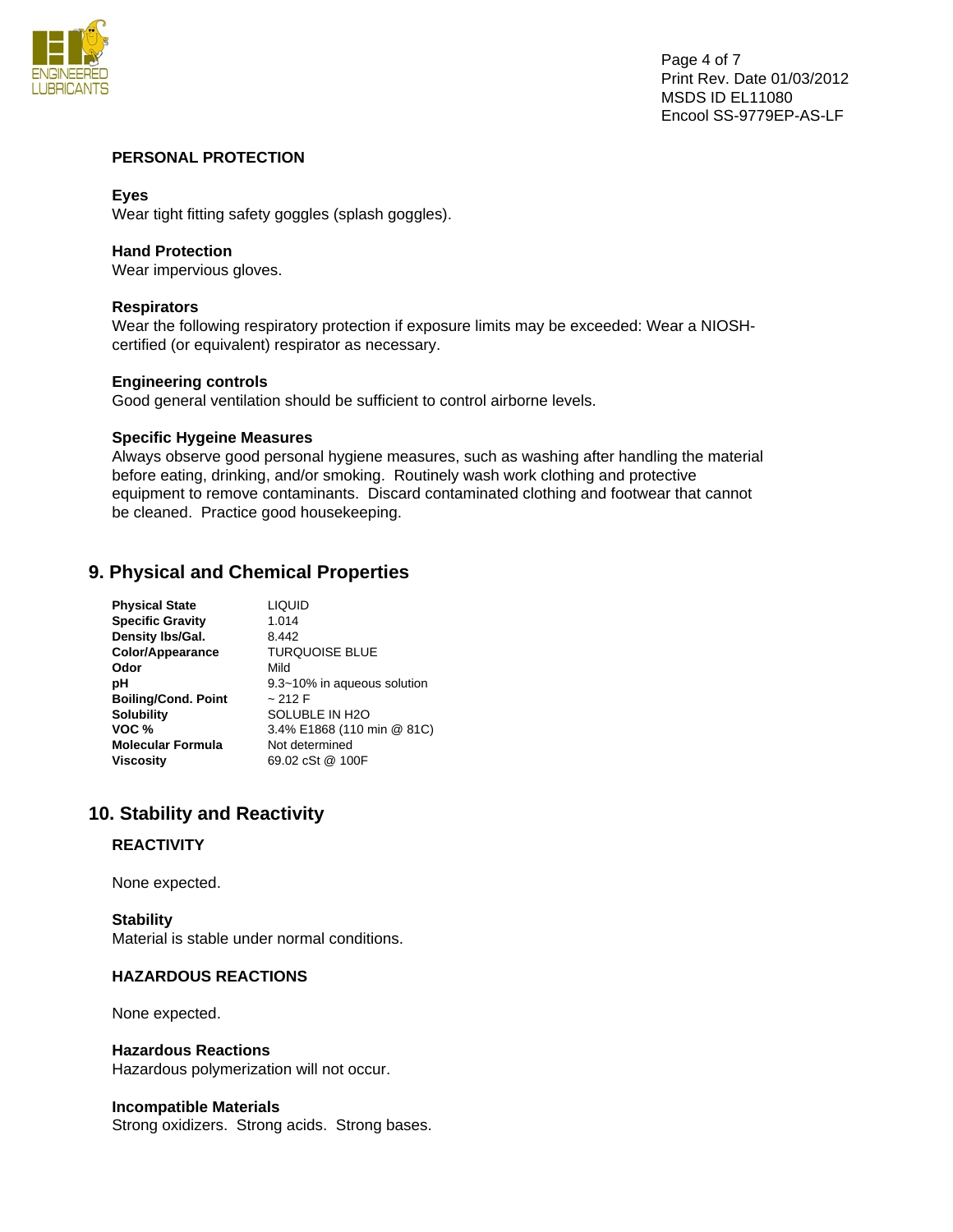

Page 5 of 7 Print Rev. Date 01/03/2012 MSDS ID EL11080 Encool SS-9779EP-AS-LF

**Hazardous Decomposition Products** 

Material does not decompose at ambient temperatures.

# **11. Toxicological Information**

# **ACUTE ORAL TOXICITY**

Data obtained on components: # 64742-52-5: LD50/ oral/ rabbit: > 5000mg/kg.

#### **ACUTE INHALATION TOXICITY**

No data available.

# **ACUTE DERMAL TOXICITY**

Data obtained on components: # 64742-52-5: LD50/ dermal/ rabbit: > 5000mg/kg.

#### **4719-04-4**

Data obtained on components: # 4719-04-4 LD50/ dermal/ rabbit: >1000 mg/kg

Data obtained on components: #141-43-5 LD50/ dermal/ rabbit: >2000 mg/kg.

#### **SKIN SENSITIZATION**

May cause sensitization.

#### **GERM CELL MUTAGENICITY**

No data available.

#### **CARCINOGENICITY**

#### **Chronic Toxicity**

There are no known carcinogenic chemicals in this product. (IARC, ACGIH, US OSHA, US NTP).

### **REPRODUCTIVE TOXICITY**

No data available.

#### **ASPIRATION HAZARD**

None expected.

# **12. Ecological Information**

#### **General**

This information is given based on data available for the material, components of the material, and similar materials.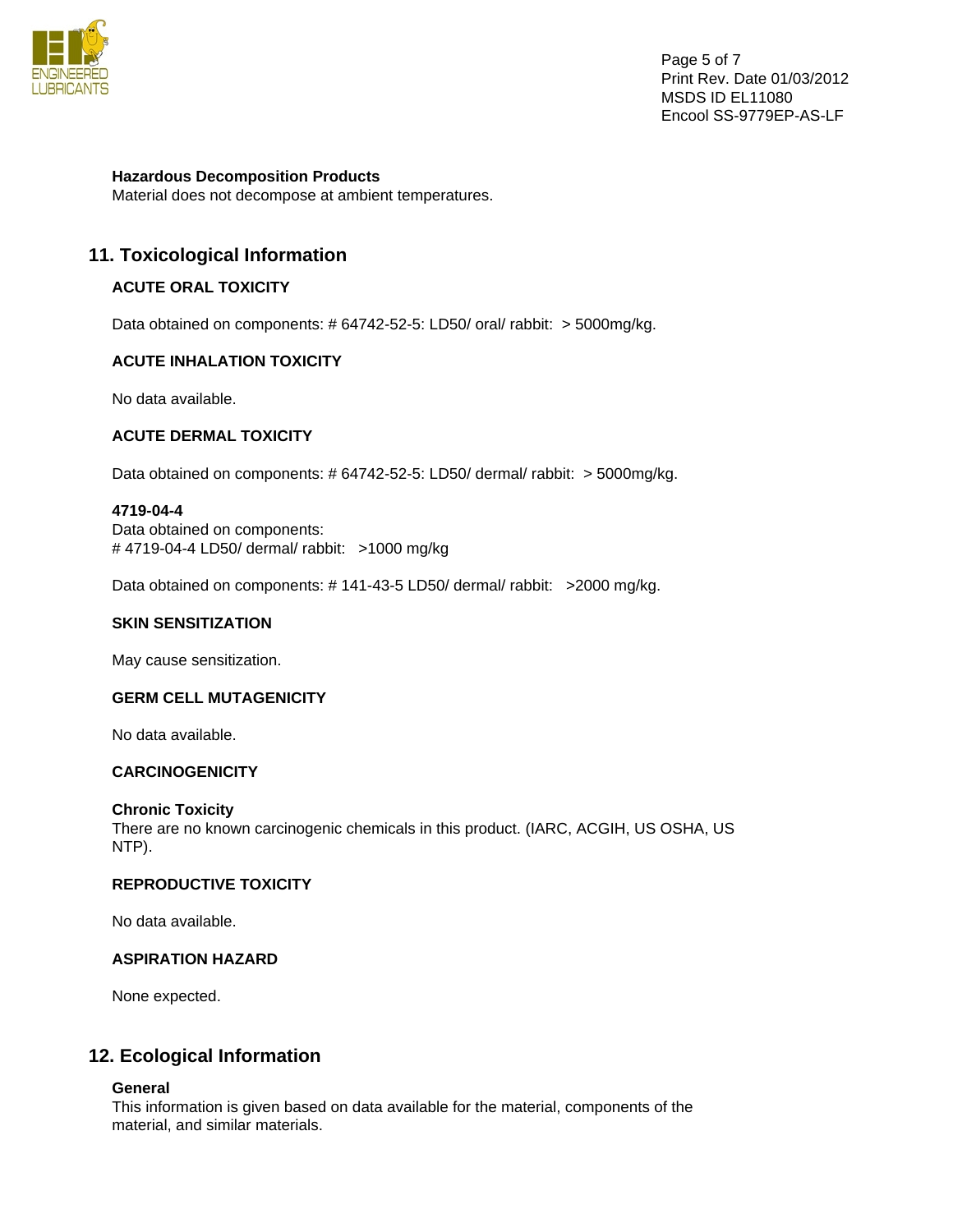

Page 6 of 7 Print Rev. Date 01/03/2012 MSDS ID EL11080 Encool SS-9779EP-AS-LF

# **ECOTOXICITY EFFECTS**

Harmful to fish and other water organisms.

# **PERSITENCE AND DEGRADABILITY**

Readily Biodegradable.

# **Bioaccumulation**

No information available.

# **13. Disposal Considerations**

# **Waste Disposal Method**

According to local, state, and federal regulations.

Do not dump into any sewers, on the ground, or into any body of water.

# **14. Transportation Information**

**U.S. DOT**  Not Regulated

**SEA (IMDG)** 

Not Regulated

# **AIR (IATA)**

Not Regulated

# **15. Regulatory Information**

# **OSHA Hazard Communication Standard**

When used for its intended purposes, this material is not classified as hazardous in accordance with OSHA 29 CFR 1910.1200.

# **US REGULATIONS**

# **SARA Sections 311 and 312**

Immediate (Acute) Health Hazard: YES. Delayed (Chronic) Health Hazard: YES. Fire Hazard: NO. Reactive Hazard: NO. Sudden Release of Pressure Hazard: NO.

# **SARA (313) TOXIC RELEASE INVENTORY**

NONE

# **CERCLA (Comprehensive Environmental Response and Liability Act of 1980, S 103)**